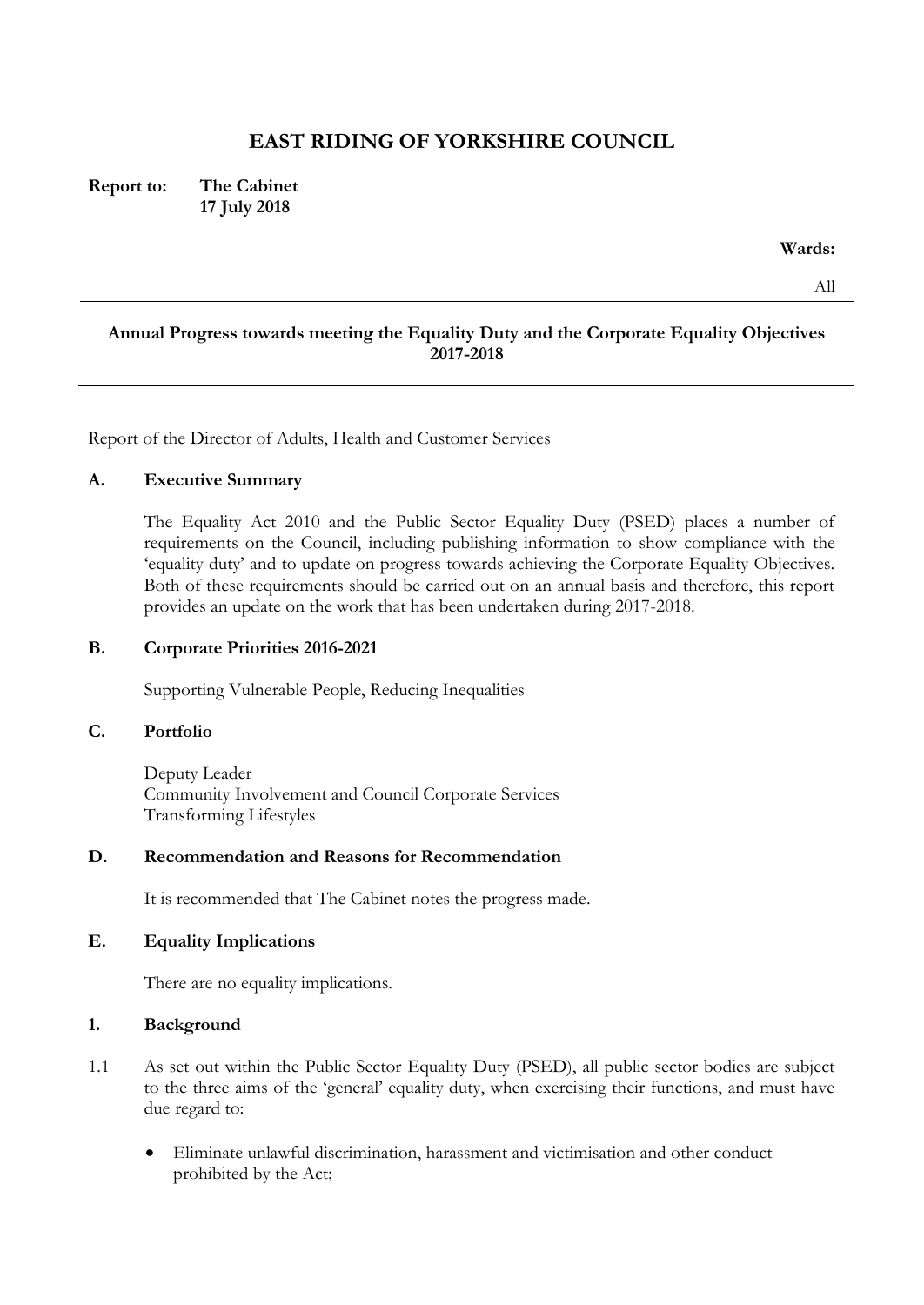- Advance equality of opportunity between people who share a protected characteristic and those who do not;
- Foster good relations between people who share a protected characteristic and those who do not.
- 1.2 Further to the general duties of the PSED, as above, public authorities are subject to 'specific duties'. One of which, is to publish information to show compliance with the Equality Duty and how the three aims of the general equality duty have been considered as part of the decision-making process. This may include information relating to employees who share a protected characteristic and information relating to people who are affected by the public body's policies and practices who share a protected characteristic. The other 'specific' duty is to develop and publish measurable equality objectives that are needed to further the aims of the 'general' equality duty and to publish an update on progress towards these on an annual basis.
- 1.3 The following equality objectives were adopted by the Council in April 2016 for the period 2016-2020:
	- The Council seeks to provide services which are accessible, wherever possible and appropriate to users;
	- Communications with residents are provided, wherever possible, in clear and easily understood formats;
	- Our knowledge of residents' needs is used to inform service provision;
	- Equality and diversity training is reviewed and revised and made available to staff and elected members as appropriate.

# **2. Considerations including Options**

- 2.1 In 2017-2018 the Council's Equality Analysis process was re-designed and all services were asked to start the equality analysis process when proposing any changes to a policy, practice or service. This is in order to identify any potential negative impacts on protected characteristic groups and to consider the three aims of the general equality duty within our decision making process. All completed Equality Analyses are published annually on the Council's website [http://www2.eastriding.gov.uk/council/plans-and-policies/other-plans-and-policies](http://www2.eastriding.gov.uk/council/plans-and-policies/other-plans-and-policies-information/equalities-and-diversity/)[information/equalities-and-diversity/.](http://www2.eastriding.gov.uk/council/plans-and-policies/other-plans-and-policies-information/equalities-and-diversity/) As part of the new process, all implemented changes will be monitored around six months after the implementation date, to assess the actual impact on protected characteristic groups.
- 2.2 An 'Equalities Workforce Information Report' is produced annually, which includes various employment information regarding Council employees, relating to all of the protected characteristics. The most recent report for 2016-2017 has been published on the Council website [http://www2.eastriding.gov.uk/council/plans-and-policies/other-plans-and-policies](http://www2.eastriding.gov.uk/council/plans-and-policies/other-plans-and-policies-information/equalities-and-diversity/)[information/equalities-and-diversity/.](http://www2.eastriding.gov.uk/council/plans-and-policies/other-plans-and-policies-information/equalities-and-diversity/)
- 2.3 Under the Equalities Act 2010 (Specific Duties and Public Authorities) Regulations 2017, employers with 250 or more employees are required to publish statutory gender pay gap calculations on an annual basis with effect from April 2018. The gender pay gap for East Riding of Yorkshire Council employees for 2017-2018 has therefore, been calculated, reported to government and published on the Council website [http://www2.eastriding.gov.uk/council/governance-and-spending/gender-pay-gap/.](http://www2.eastriding.gov.uk/council/governance-and-spending/gender-pay-gap/) The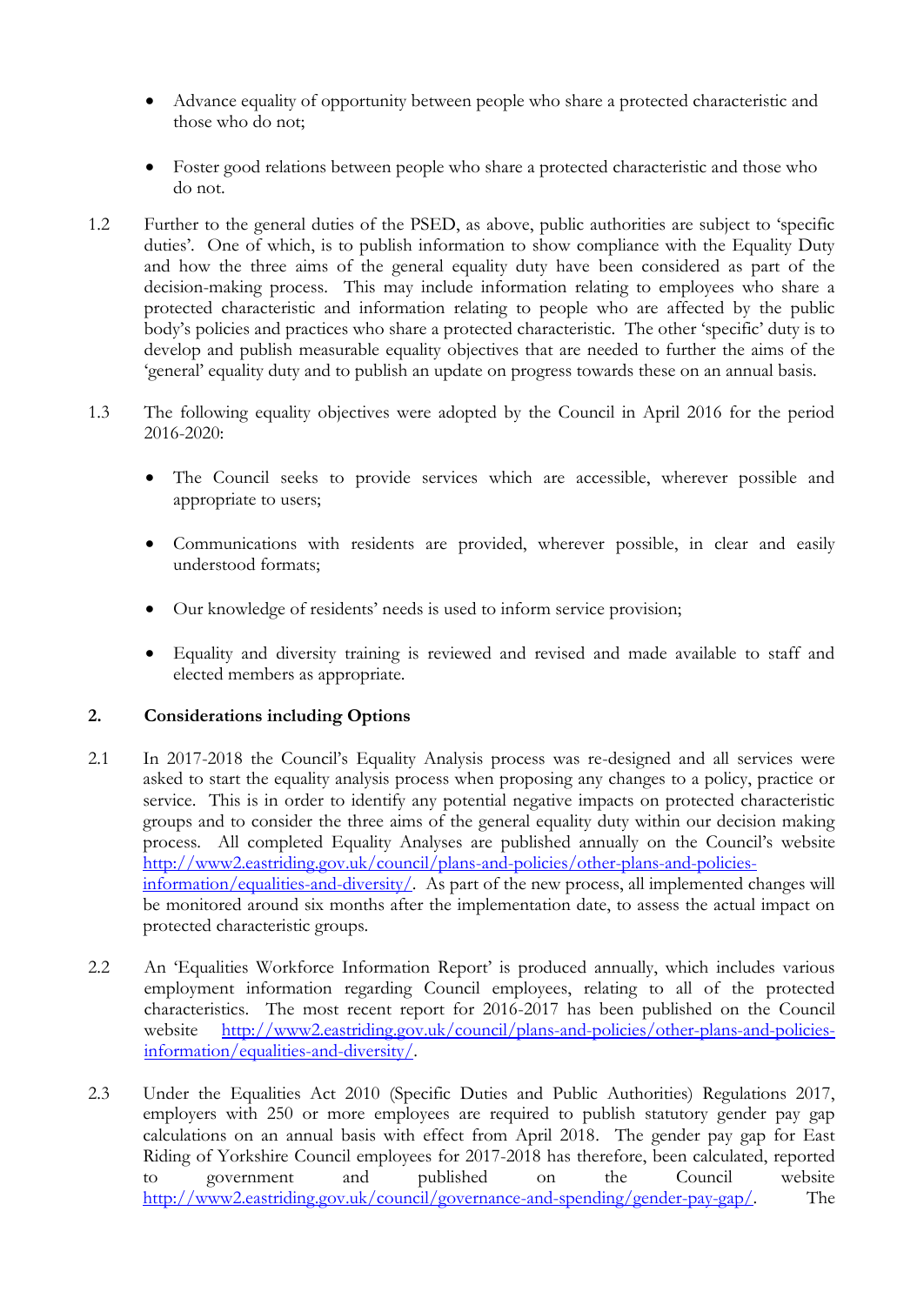Council's pay gap of 10.1% is positive when viewed in the context of the current national average pay gap of 18.4% and work is underway to close the gap further.

- 2.4 Over the last financial year, standard equality monitoring questions have been included in all public consultations and surveys, where appropriate. This will help the Council to consider the number of people with different characteristics who access and use services in different ways. Service user equality information is also now being collected within the Council's new customer relationship management system (Contact 360), where appropriate, and where service users wish to share it. This information will be used to identify any potential areas of inequality and to inform practice, policy and procedure. Many Council services already collect their own equality monitoring data which is used to help inform service provision.
- 2.5 Complaints relating to any of the protected characteristics, as well as any claims of discrimination, are closely monitored and used to identify any key equality issues, identify service needs and inform service provision.

## **3. Progress Towards The Equality Objectives**

- 3.1 Various work, projects, groups and meetings have taken place during 2017-2018, in order to progress the delivery of the corporate equality objectives and to support the three overall aims of the equality duty. This information has been gathered from a range of services and the key actions are set out below in more detail:
- 3.2 The Council seeks to provide services which are accessible, wherever possible and appropriate to users:
	- A new and improved Equality Analysis process has been developed to replace the previous electronic process. This includes three stages which are, screening, analysis and monitoring. The new forms have been tested by various service areas and are now available on the Intranet.
	- The Equality Act 2010 imposes a duty on drivers of designated vehicles (both hackney carriage and private hire) when dealing with passengers travelling in wheelchairs. The licensing team have therefore published a list of wheelchair accessible licenced vehicles across the East Riding, on the Council website [http://www2.eastriding.gov.uk/business/licences-and-registrations/public-registers/cars](http://www2.eastriding.gov.uk/business/licences-and-registrations/public-registers/cars-and-taxis/wheelchair-accessible-vehicles/)[and-taxis/wheelchair-accessible-vehicles/.](http://www2.eastriding.gov.uk/business/licences-and-registrations/public-registers/cars-and-taxis/wheelchair-accessible-vehicles/) The team have also provided free disability awareness training to taxi drivers to raise awareness of the wider issues that customers with a disability may face and to help with the loading of the wheelchairs.
	- Transportation services have significantly improved the specifications for the accessible vehicle fleet to ensure they are as fully accessible as possible and provide a safe and comfortable customer experience.
	- Procurement Services have taken positive steps to reduce inequality with a dedicated Special Educational Needs (SEN) section in the new supplies catalogue, to ensure all needs are catered for.
	- A full access audit was undertaken by Building Design on the Hornsea Leisure Centre project. This has led to the proposal of significant access improvements to the existing changing facilities, in addition to a new 'Changing Places' facility and other general accessibility improvements.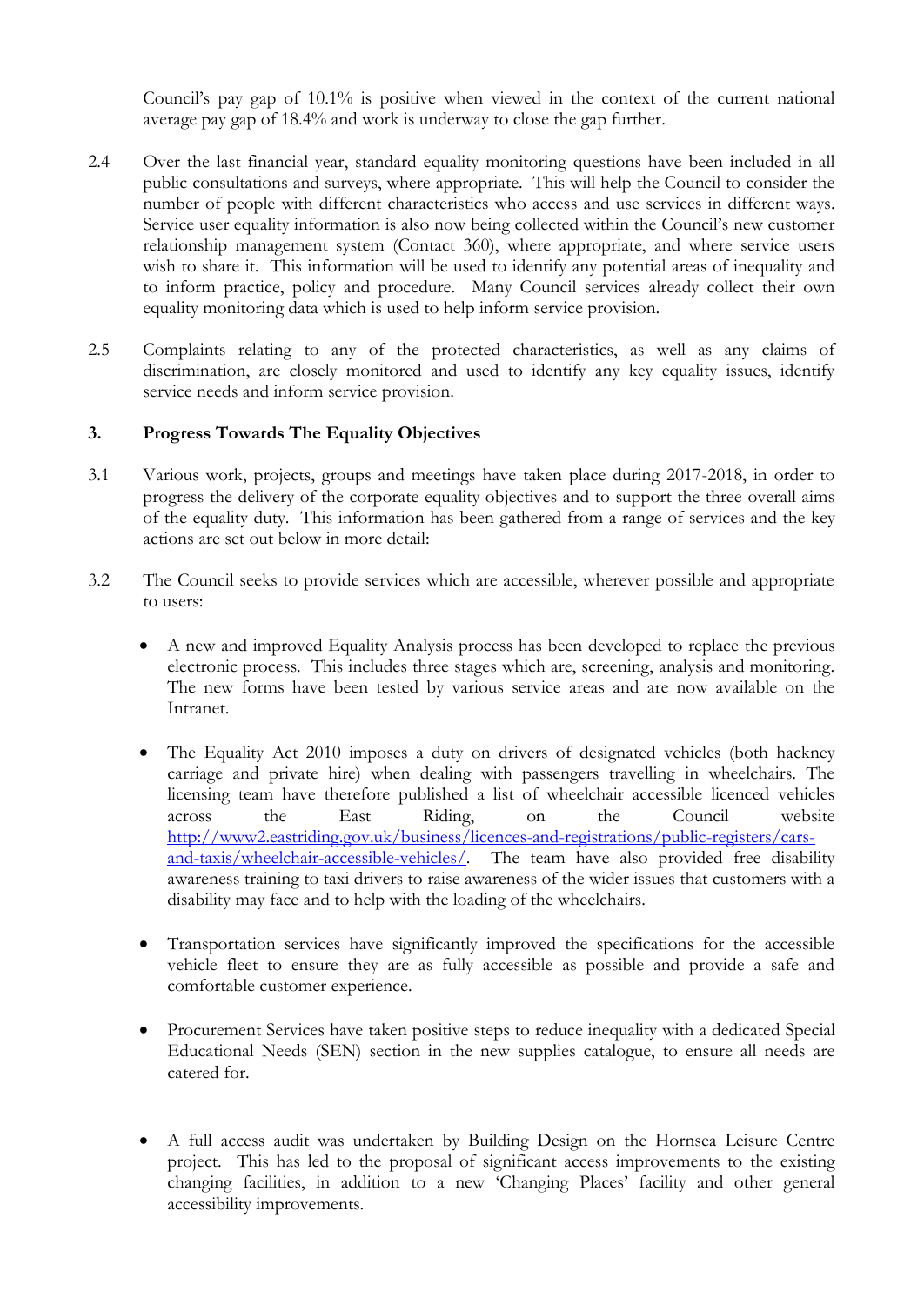- Building Regulations Team continue to set minimum standards for accessible design and always look to exceed these standards where appropriate.
- Building Design have delivered customer facing services in Cottingham, (including the library, Customer Service Centre and Registrars) in to one new fully accessible building, enabling the release of the previous unsuitable/unadaptable building.
- The Council Housing Assistance Policy has been amended to ensure that those in greatest need are supported to live independently, including the introduction of a range of products and improvements that are available as loans.
- Over 400 Council tenants received adaptations to their homes, including level access showers, wet rooms, ramps, ceiling hoists and stair lifts.
- Older Multi Service Centres have been remodelled and fitted with new carpets that are dementia friendly.
- The Countryside Access Team are working towards making nature reserves, picnic sites and rail trails meet the Fieldfare Trust nationally recognised accessibility standards. The Rights of Way team have also been working towards achieving a target of 95% of routes being free from stiles and to improve path surfaces on priority routes. The team have made various reasonable adjustments across the network, as appropriate over the last year.
- All Sports, Play and Arts Service programmes have been designed to be fully inclusive and in addition, there are sessions that focus on supporting specific needs such as, the Long Term Conditions Activity Groups, All Ride (adapted cycles), Rise (increasing skills and confidence for young people with additional needs), Us Girls (supporting teenage girls and young women to make positive lifestyle choices).
- The Ashes Playing Field Trust has been allocated  $\text{\textsterling}23,000$  of commuted sums to purchase and install much needed play equipment on The Ashes, Howden. This will enhance the inclusive play equipment on the site and will enable the play area to be included on a nationwide list featuring areas with inclusive play facilities. These additional items will qualify the site for a Plan Inclusive Play Areas (PiPA) Assessment, which is a recognised award designed in association with Kids (the disabled children's charity) and recommended by the Governments Accessible Britain Challenge, British Design Council and London Play.
- Sewerby Hall has continued to ensure that the hall and gardens are disabled friendly and accessible, including disabled parking bays, a Changing Places facility including appropriate equipment.
- Revenue and Benefits Welfare and Visiting Team have received Advice Quality Standard (AQS) accreditation, which is the quality mark for organisations that provide advice to the public on social welfare issues. This includes ensuring equality of access to information and advice.
- The Sensory and Physical Teaching Service (SaPTS) has continued to undertake access audits of schools in the East Riding to ensure school setting are as accessible as possible. The team also provides advice and written recommendation to schools to promote access and inclusion.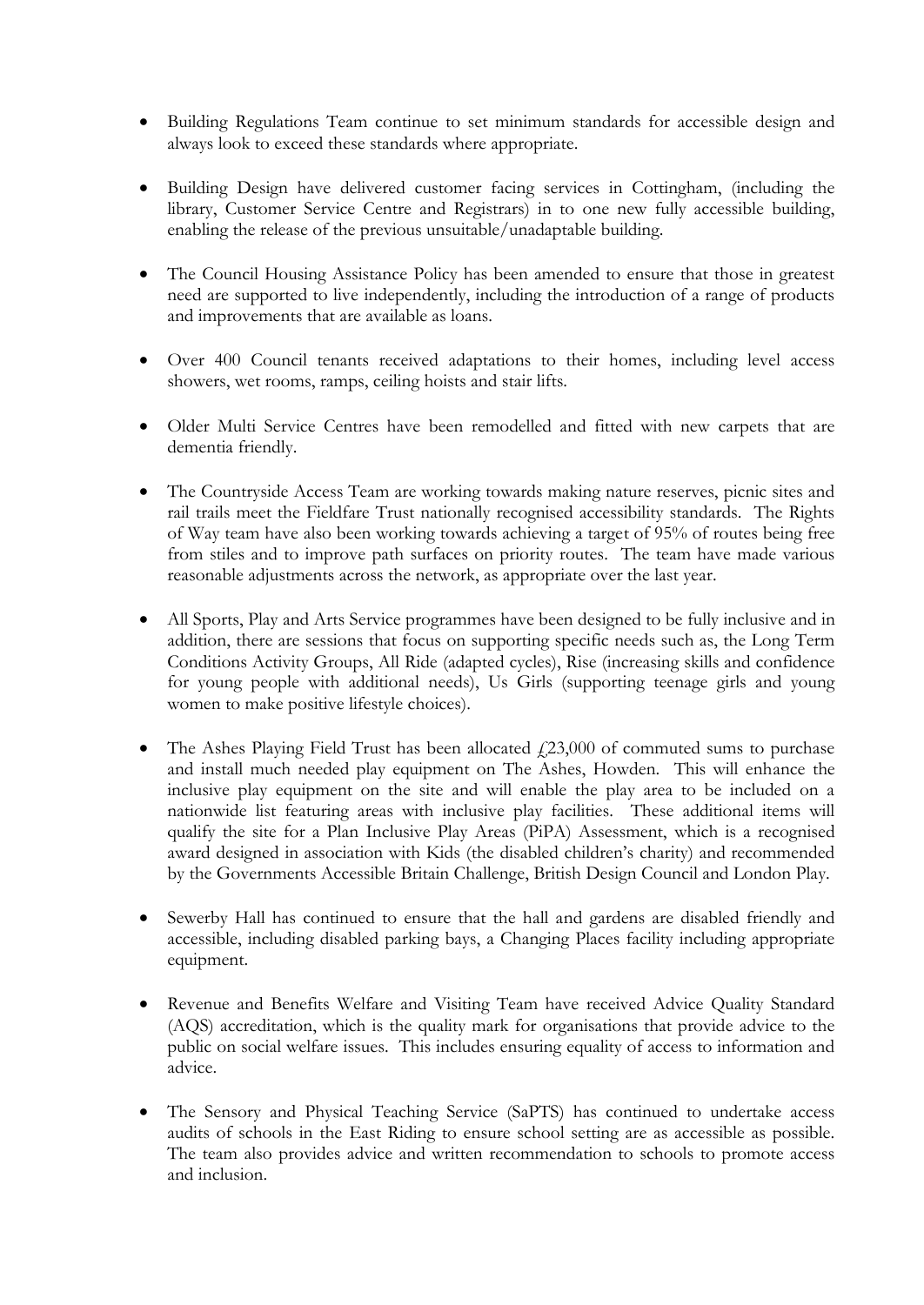- Adult Social Care was rated 'Excellent' and maintained 4 out of 4 stars for overall access to social care advice, information and service, as part of the Association of Directors of Adult Social Care, Yorkshire and Humber Mystery Shopping Report 2017-2018.
- The Connecting Communities grant scheme was introduced by Adult Social Care and partners to provide funding for projects which help the older generation become involved in social or physical activities, or to take part in events that are happening within their communities.
- The Council, in partnership with Music and The Deaf and the National Centre for Early Music, offered a full day of free music workshops and activities for deaf and hearing impaired children along with their friends, families and carers in March 2018.
- 3.3 Communications with residents are provided, wherever possible, in clear and easily understood formats:
	- The Anti-social Behaviour Team, along with Humberside Police, have carried out work to increase community integration within certain areas of the East Riding. This included producing various information cards in different languages to help educate people and promote cultural awareness.
	- The Council's translation and interpretation service provider has continued to meet the communication needs of the families that are part of the Syrian Resettlement Programme.
	- Transportation services have provided easy to understand timetable information for parishes and also offered journey planning advice for people who need it.
	- Within the Customer Service Centres, a new digital service has been introduced to support people with limited digital skills.
	- The Elections Team have continued to provide alternative formats of communications for visually impaired residents such as, tactile voting equipment for electors, enlarged posters with instructions for electors and enlarged postal vote ballot packs.
	- The Sensory and Physical Teaching Service continues to provide modified and adapted written material and Braille resources to various pupils within Council schools and settings.
	- The Carers Support service and the Carers Advisory Group continue to meet regularly to ensure that information provided to carers and their families is accessible and easily understood. This includes offering various literature/communications and newsletters in alternative formats.
	- The Carers Support Service, in partnership with Hull City Council and the NHS Hull CCG, held a 'Differently Abled Event' to raise awareness and provide information on the services which are available in the public, voluntary and community sector.
	- The Equality and Diversity Council webpage has been continuously updated and checked to ensure that all the published information is up to date and clear for residents.
- 3.4 Our knowledge of residents' needs is used to inform service provision: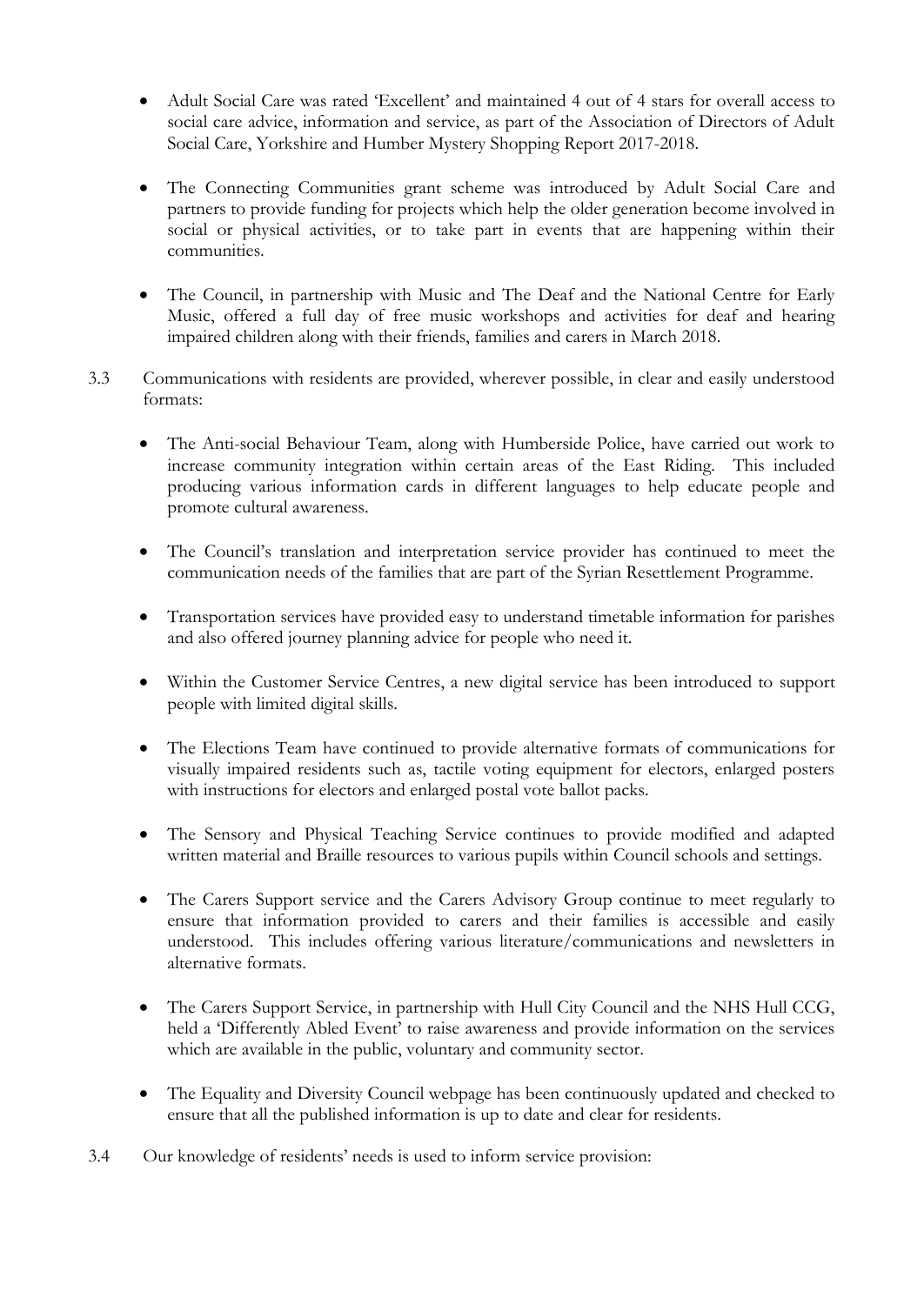- Transportation Services have established a network of Parish Transport Champions and regular local transport partnership meetings to ensure local transport needs can be effectively communicated to the Council.
- Civil Engineering services have regularly sent plans of proposals that could potentially affect people with a disability, to the Disability Advisory Group for their comments and feedback.
- Civil Engineering services have sent the latest crossing guidance to their contractors to reinforce the need to construct the dropped crossings to the appropriate specifications, in relation to users with impaired mobility.
- Disability Advisory Group meetings have been held on a quarterly basis throughout the year, in order to liaise and consult with representatives from disability related organisations on various work, policies and strategies being implemented by the Council. Various accessibility related issues such as disabled parking, have been discussed in the meetings. Also, the Department for Work and Pensions attended a meeting in December 2017 to give a presentation on Universal Credit and Northern Rail attended the February 2018 meeting to discuss the future provision of rail services and accessibility.
- Building Design consults users in the delivery of major projects. This includes consulting with users with various disabilities through the Council's wider formal consultation channels.
- Extensive new design work has been undertaken for the replacement of a Special Needs school at Welton (St Anne's). This has, and will continue to, involve extensive consultation in order to provide design solutions for Profound and Multiple Learning Difficulty, Autistic Spectrum Disorder, Speech, Language and Communication Needs, for example. This project will be the first full project to respond to the newly published BS 8300:2018 Design of Accessible and Inclusive Environments.
- Building Design have begun initial research into a new pioneering project for residential respite for SEN children, working closely with the East Riding of Yorkshire Council Client Team in preparation for the forthcoming construction project.
- East Riding Leisure has introduced quiet swimming sessions following consultation, where no music is played to create a calm environment for children with autism and Asperger's who may be sensitive to noise and also, dementia friendly swimming sessions.
- The need for beach wheelchairs was identified at Bridlington South Beach and therefore, these have been introduced for disabled residents and tourists. Feedback has also been used to improve this service.
- Organisation Redesign and the Customer Service Network attended two Disability Advisory Group meetings in December 2017 and February 2018 to consult with members of the group regarding the new proposed blue badge application process. This included showing website designs, explaining the process and gathering member's thoughts, feedback and suggestions to incorporate into the new application process.
- Asset Strategy carried out engagement with the traveller community in order to establish accommodation needs.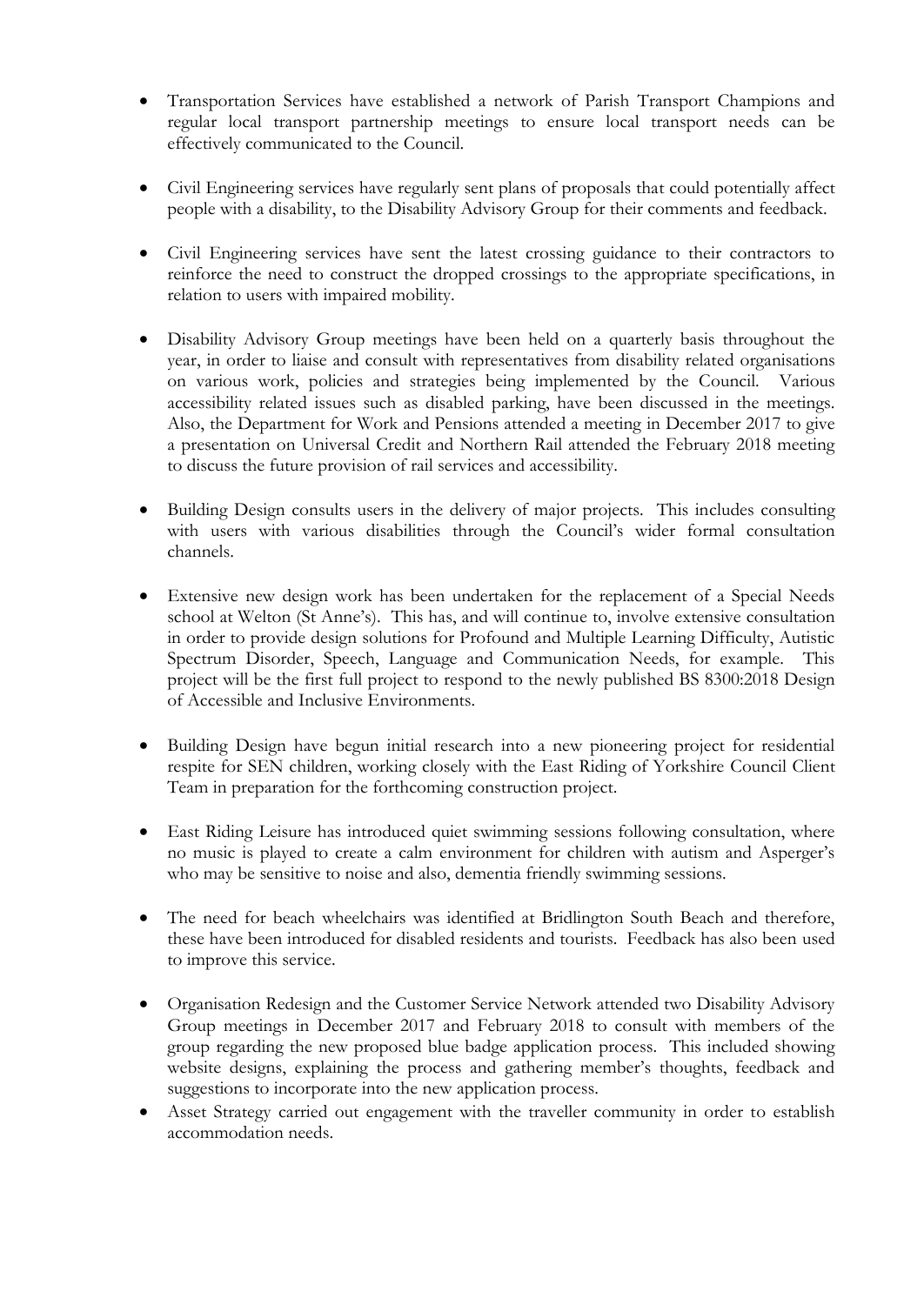- Affordable warmth solutions were targeted to Council tenants living in properties that were off the gas network or without central heating, to improve the energy efficiency of their home.
- Consultation was carried out by Housing Strategy regarding the new Homelessness Strategy, which seeks to deliver services to some of the most vulnerable members of the community.
- Sports, Play and Arts programmes and sessions are bespoke to individual participants needs. These include, having a variety of adapted bikes at All Ride, to suit people with a wide range of disabilities, tailored support for families within the Supporting Families pilot, activities for older people or those with long term health conditions and taking into account various other needs such as visual impairments, dementia, mobility issues, balance and coordination challenges, mental health problems and carer needs.
- Sewerby Hall and Gardens became the first venue to be awarded a 'Breastfeeding Welcome' status in summer 2017 and is part of a new scheme in Bridlington to find places where mothers are welcome to breastfeed.
- Increased resource and support for the Lollipop Group (Lesbian, Gay, Bisexual, Transgender, Questioning (LGBTQ) support group for young people) has been implemented, in recognition of the increase of youth transgender and sexuality referrals in the East Riding.
- A web support page 'Thirteen' [www.thirteen.me.uk,](http://www.thirteen.me.uk/) has been created as a safe place for young people to access information on sexuality and identity.
- The LOOK group has been created which targets parents/carers who need more support around sexuality and identity.
- The Carers Support group have worked in partnership with the CAG to shape the core offer to all registered carers.
- Adult Services consulted with the Carers Advisory Group on the development of the revised community equipment service and the new proposed blue badge application process.
- The Bi-annual Survey of Adult Carers in England (SACE) 2017 results have shown a maintained level which is above the England average and those results have been used to inform the development of both Carer Support Services and Adult Social Care Services.
- Adult Social Care, service users and stakeholders, have been involved in consultation events within 2017-2018 such as, the Mental Health and Dementia Strategy and the Adults with Autism Strategy development, to ensure these services are planned and designed to meet all needs.
- Information gathered over the last year from the adult social care service user annual reviews has been used to inform future service planning and priorities, in partnership with the Business Management and Commissioning Service.
- The 'Right to Be' project led by Barnados and in partnership with the Council, Humberside Police and others, has been created to work with schools on LGBTQ work, tackle hate crimes, bullying and to raise awareness of support groups for young people and parents.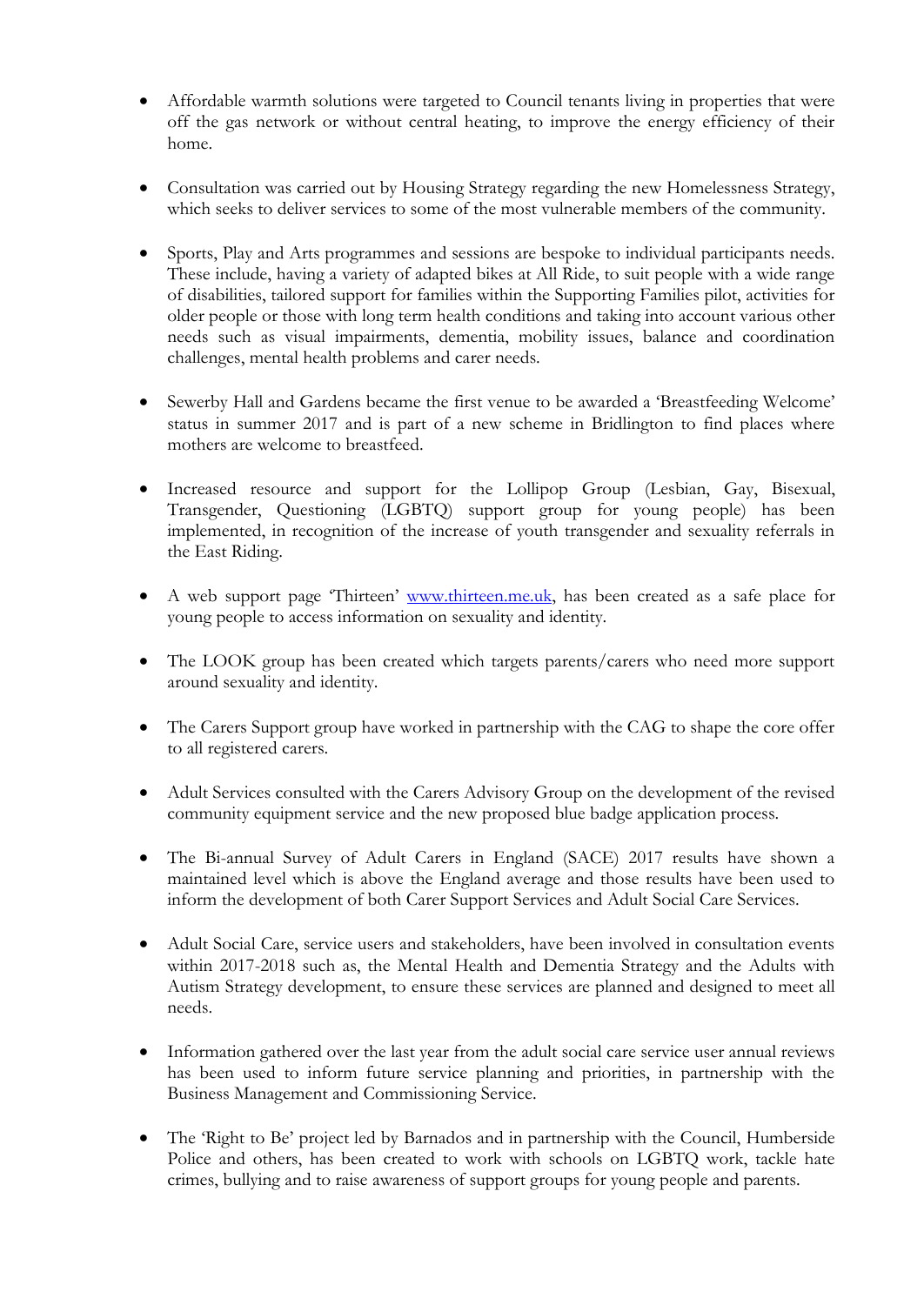- 3.5 Equality and diversity training is reviewed and revised and made available to staff and Elected Members as appropriate:
	- Several members of staff from Infrastructure and Facilities attended a seminar in early 2018 at which a member of the Disability Advisory Group highlighted some of the difficulties that wheelchair users face. Information from this event has been disseminated to staff directly involved in the design of footways and pedestrian crossings.
	- Several staff within Building Design have been recruited on the RIBA accredited Access Consultancy Course in 2018 which will lead to registration on the National Register of Access Consultants (NRAC).
	- Elected members have undertaken Disability Equality Training and Hate Crime Training in 2017.
	- Members of the Customer Service Centres attended third party Hate Crime Training in March 2018.
	- Front line staff in leisure centres including receptionists and lifeguards have completed the Dementia Friendly Training session.
	- A staff member within Revenue and Benefits delivered Dementia Awareness sessions for both Elected Members and the Corporate Strategy and Commissioning managers.
	- The Sensory and Physical Teaching Service has provided training to school settings such as, deaf, vision and disability awareness training and this has also been delivered to the Improvement and Learning Service staff.
	- Specialist training has been provided to Youth Counsellors around transgender specific issues.
	- Equality Training is mandatory for Adult Services and Children's services who have been provided with various disability related and equality related training.
	- A new corporate equality and diversity e-learning package has been drafted. This combines the existing packages and includes improved content aimed at a lower reading age. Once rolled out, this will need to be completed by all Council staff.
	- Over 300 Council staff within key service areas, have received Modern Day Slavery training to raise awareness within the organisation and, in addition, over 300 partners have received the training.
	- The Council has published a voluntary Slavery and Human Trafficking Statement and procurement teams are ensuring that appropriate measures and clauses are included in contracts above the relevant EU thresholds to minimise as far as is reasonable the risk of modern day slavery within our supply chains.
	- An 'Equalities Week' took place across the Council in February 2018 that focussed on raising awareness of equality legislation, issues and topics. This included featuring specific content on many Council building internal notice boards and daily intranet articles, which received nearly 1,200 views across the week.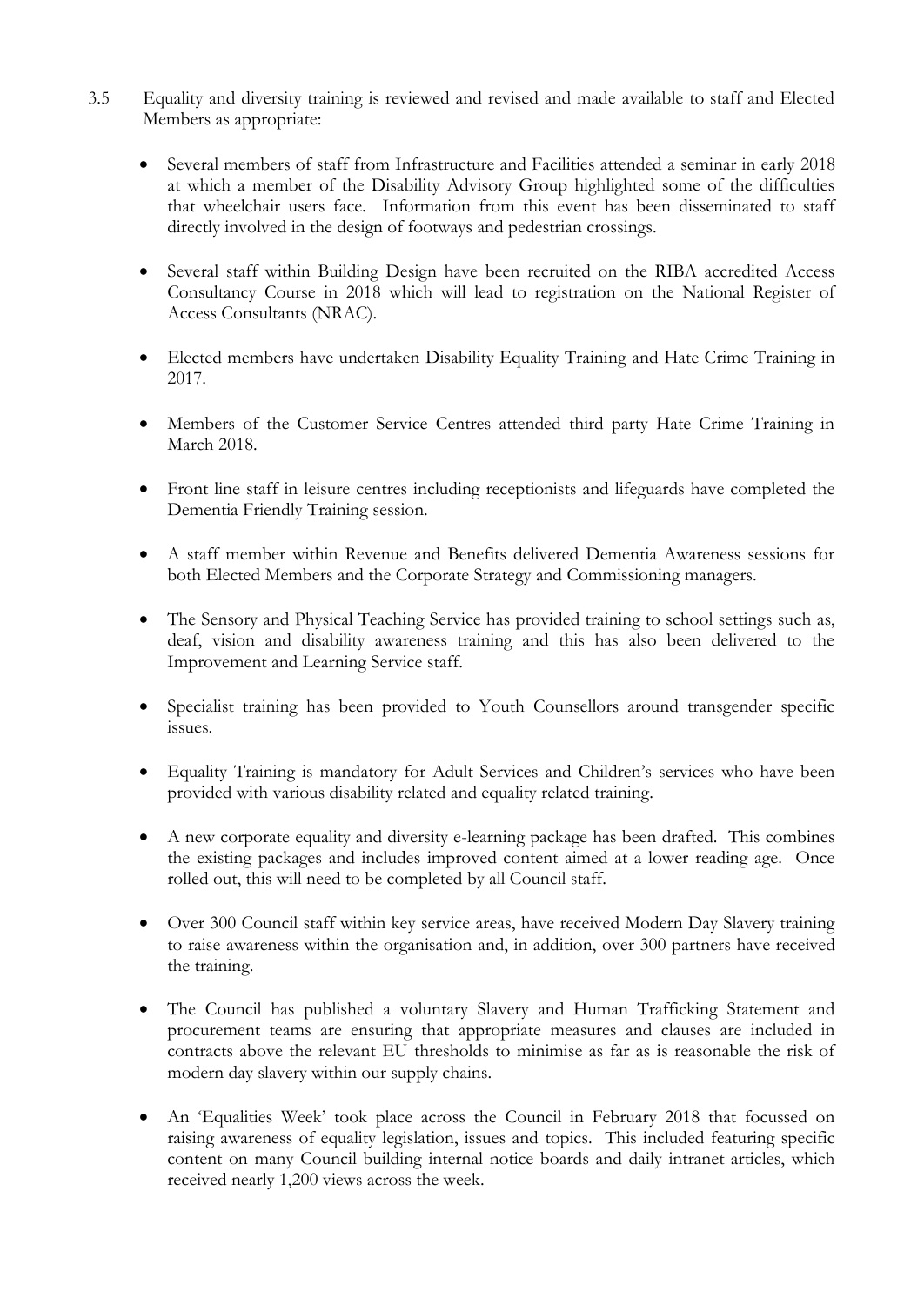- 3.6 Other equality related work and projects which have taken place across the East Riding and have considered the three aims of the equality duty include:
	- Architectural staff involvement in the 2017 City of Culture's Architectural Ambassadors Programme, which included working closely with local primary schools to explore their own environments, discuss accessibility and inclusivity within school design.
	- South Cliff Caravan Park has provided a caravan for use by East Riding Council Carers team, which allowed carers to have a short break away from their caring duties. Cherry Cottage on the grounds of Sewerby Hall also offered the same short break facility.
	- Sewerby Hall has continued to allow free access for carers and free travel on the Land Train.
	- There has been continued joint working with Humberside Police to raise awareness of Hate Incidents and Crimes and how to report them.
	- All Council public buildings continue to be signed up as part of the 'Safe Place Scheme', aimed at helping vulnerable people to stay safe whilst out and about in the community.
	- All Customer Service Centres continue to be fitted with hearing loops and also have disability accessible work stations.
	- All services across the Council have continued to access translation and interpretation for various communication needs. The service provider offer translations and interpreters for over 400 languages, including British Sign Language, braille and audio transcriptions.
	- Northern Ballet performances and workshops, which are aimed at engaging with and introducing children under eight years old to the theatre (including children from a special needs school), have taken place as part of the Sports, Play and Arts Service.
	- The Carers Advisory Group Chair and the Manager of the Carer Support Service have delivered a tailored 'carers awareness' session for students, covering specific health and social care courses, to inform their understanding about carers and their needs.
	- Adult Social Care received positive Adult Social Care Outcome Framework (ASCOF) results (measuring how well care and support services achieve the outcomes that matter most to people). These results place the East Riding within the top three Councils in the Yorkshire and Humber region.